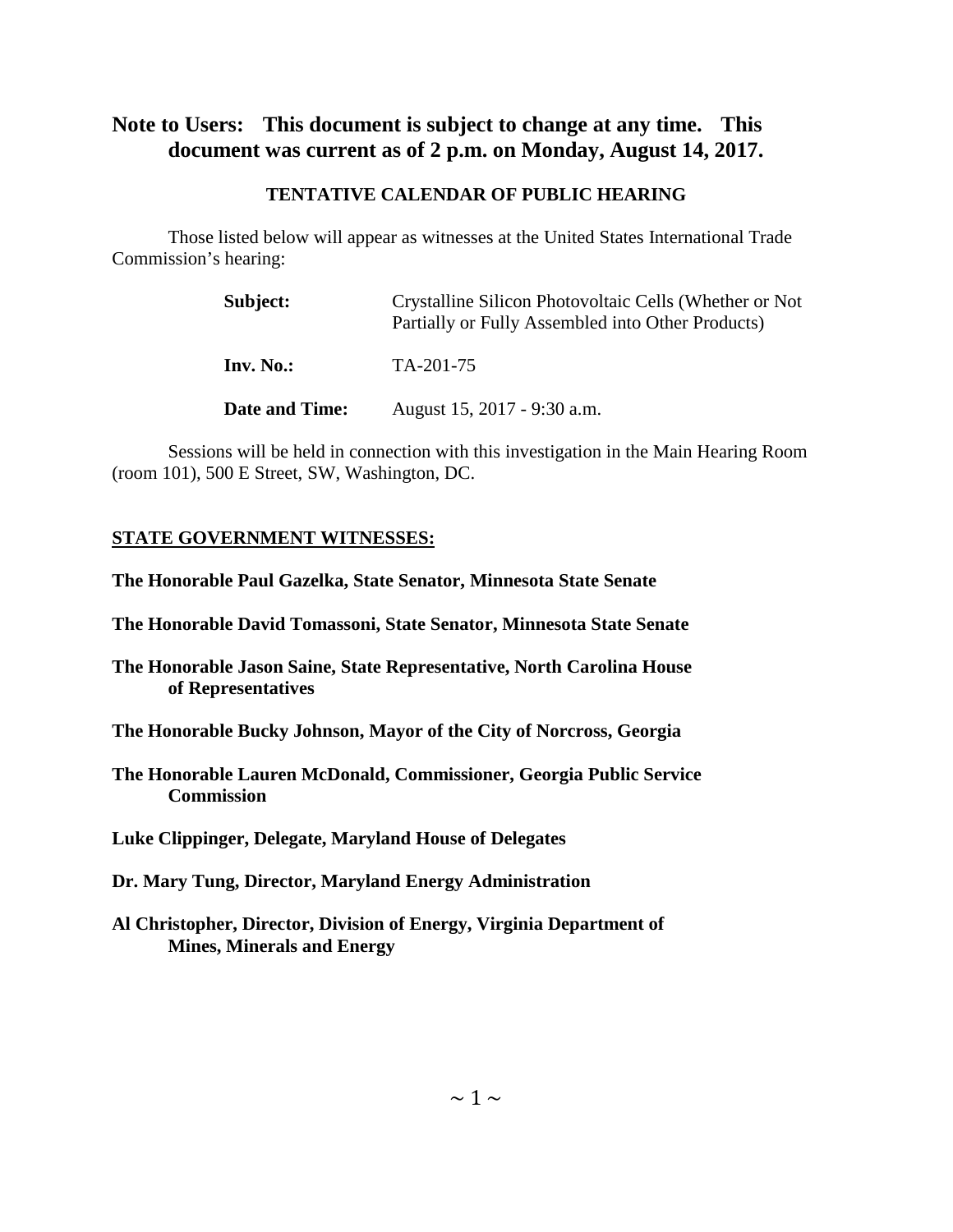#### **EMBASSY WITNESSES:**

**Embassy of the Republic of Korea Washington, DC**

> **The Honorable Chang K. Kim, Minister Counsellor for Trade, Industry & Energy**

**Embassy of the Republic of Indonesia Washington, DC**

**Reza Pahlevi Chairul, Commercial Attaché**

**Delegation of the European Union to the United States of AmericA Washington, DC**

**Sibylle Zitko, Senior Legal Advisor**

**Embassy of Brazil Washington, DC**

**The Honorable Fernando Pimentel, Minister Counsellor**

**Embassy of Mexico Washington, DC**

> **Aristeo Lopez, Legal Adviser in the Commercial and NAFTA Office of the Secretariat of Economy**

**Embassy of Canada Washington, DC**

**Carrie Goodge O'Brien, Counsellor (Trade Policy)**

**Taipei Economic and Cultural Representative Office Washington, DC**

**Chien Chi Chao, Economic Officer**

#### **OPENING REMARKS TIME**

# **ALLOCATIONS**

Petitioners (**Matthew J. McConkey**, May Brown LLP) 5 minutes Respondents (**Matthew R. Nicely**, Hughes Hubbard) 5 minutes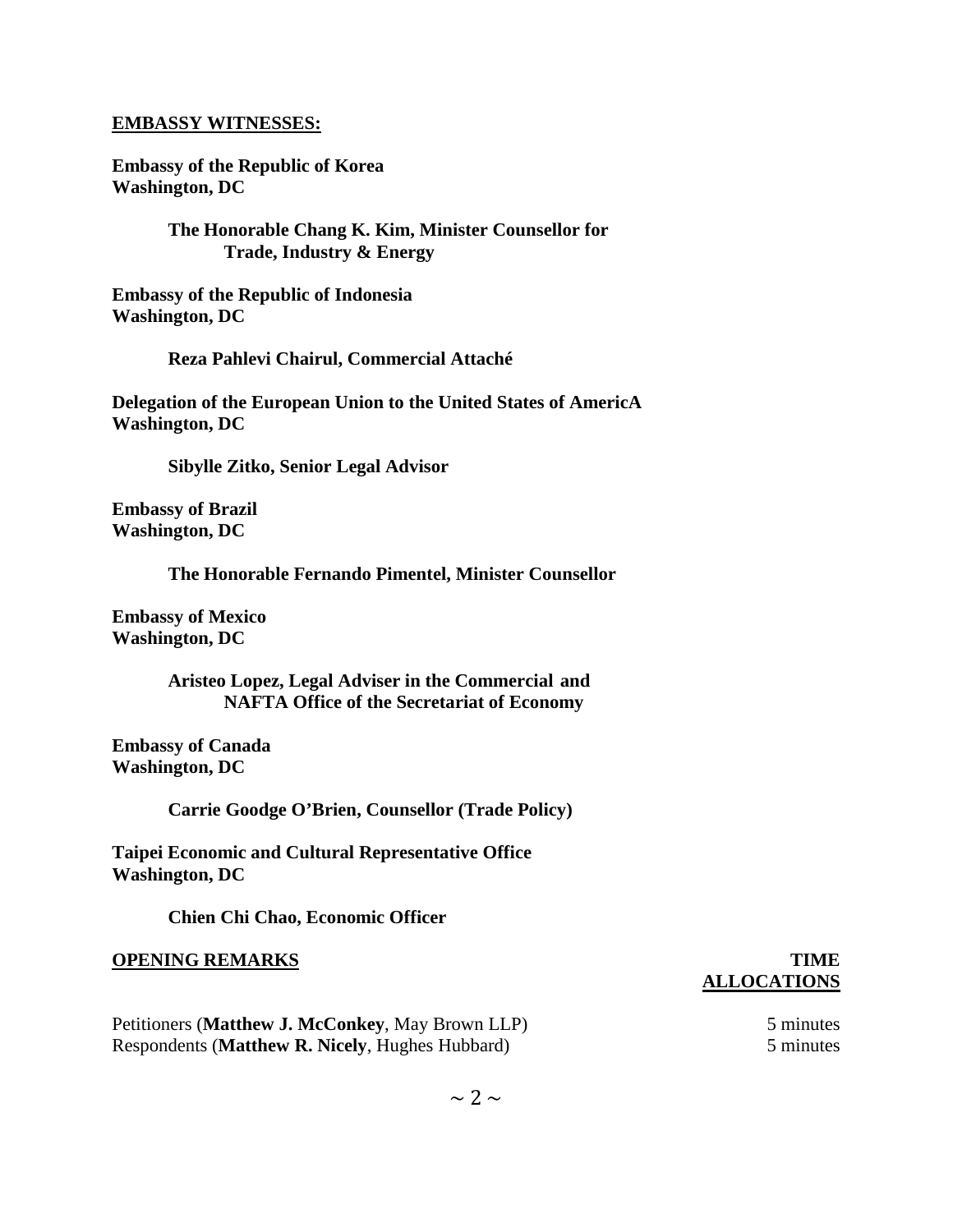#### **IN SUPPORT OF THE PETITION:**

90 minutes total

Mayer Brown LLP Washington, DC on behalf of

Suniva Inc.

**Matt Card**, Executive Vice President of Commercial Operations, Suniva Inc.

**Dave McCarty**, Chief Operating Officer, Itek Energy

**Steve Shea**, Consultant, Formerly Vice President at Beamreach Solar

**Warren Payne, Sr.**, International Trade Advisor, Mayer Brown LLP

**Andrew Szamosszegi**, Principal, Capital Trade Inc.

**Seth Kaplan**, President, International Economic Research LLC

**Matthew J. McConkey** )

**Margaret Sales** )

 $) -$  OF COUNSEL

Wiley Rein LLP Washington, DC on behalf of

SolarWorld Americas, Inc. ("SolarWorld")

**Juergen Stein**, Chief Executive Officer, SolarWorld

**Shane Messer**, Vice President of Sales and Marketing, SolarWorld

**Edward Harner**, Chief Operating Officer, Green Solar Technologies

| <b>Timothy C. Brightbill</b><br>Laura El-Sabaawi | ) – OF COUNSEL |
|--------------------------------------------------|----------------|
| Usha Neelakantan<br><b>Tessa V. Capeloto</b>     |                |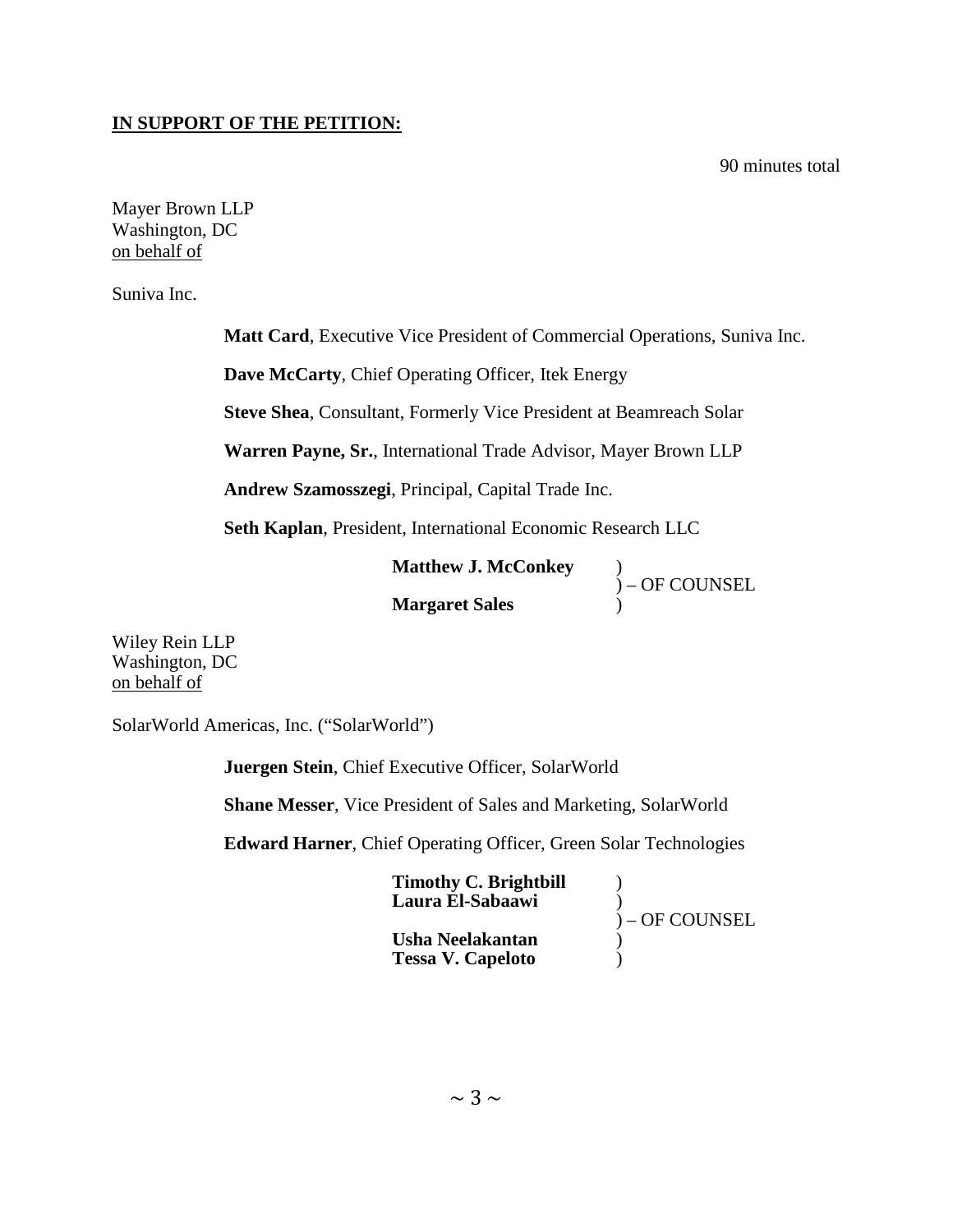#### **NON-PARTIES IN SUPPORT OF THE PETITION:**

FisherBroyles,LLP Washington, DC on behalf of

SKC, Inc.

**Emmarine Byerson**, Senior Accounting & Risk Manager

**Aiden Oh**, Business Manager

**Philip Gallas** ) – OF COUNSEL

Stion Corporation Hattiesburg, MS

**Frank Yang**, Vice President of Business Development & Marketing

#### **IN OPPOSITION TO THE PETITION:**

90 minutes total

Hughes Hubbard & Reed LLP Washington, DC on behalf of

The Solar Energy Industries Association ("SEIA") and its member company SunPower Corporation

**Tom Werner**, President and CEO, SunPower Corp.

**Ed Fenster**, Co-Founder and Executive Chairman, Sunrun Inc.

**Dan Shugar**, Founder and CEO, NEXTracker

**Craig Cornelius**, Senior Vice President, Renewables, NRG Energy Inc.

**Kenny Hughes**, Vice President of Operations, Radiance Solar

**Bastel Wardak**, President, California Solar Systems, Inc.

**Thomas J. Prusa**, Professor and Chair, Department of Economics, Rutgers University

**Amy Grace**, Head of North America Research, Bloomberg New Energy Finance

 $\sim 4 \sim$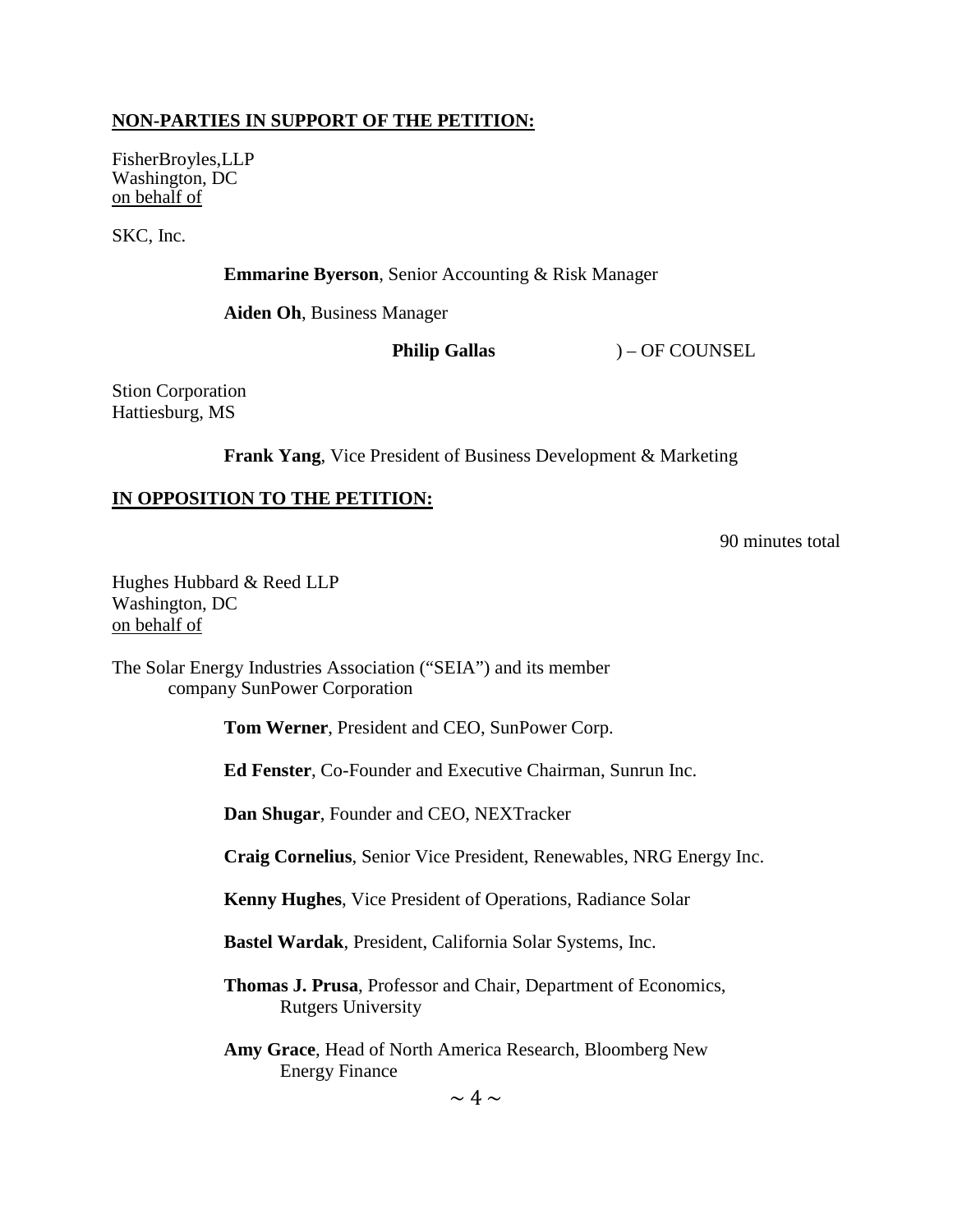#### **IN OPPOSITION TO THE PETITION (continued):**

**James P. Dougan**, Vice President, Economic Consulting Services, LLC

**Jennifer Lutz**, Senior Economist, Economic Consulting Services, LLC

**Emma K. Peterson**, Economist, Economic Consulting Services, LLC

**Matthew R. Nicely** )

 $\int$ ) – OF COUNSEL<br>

**Julia K. Eppard** )

Baker & McKenzie LLP Washington, DC on behalf of

Depcom Power Inc. ("Depcom")

**James Lamon**, Chief Executive Officer, Depcom

**Kevin M. O'Brien** )

 $)$  – OF COUNSEL

**Christine M. Streatfeild** )

Curtis, Mallet-Prevost, Colt & Mosie LLP Washington, DC on behalf of

Korea Photovoltaic Industry Association Hanwha Q Cells Korea Corporation LG Electronics, Inc. Hyundai Heavy Industries Green Energy Co., Ltd. (collectively, "KOPIA")

**Aaron Hall** President, Borrego Solar

**Stephen Hahm**, VP of Energy Business, LG Electronics USA

**Kevin Kim**, Head of Solar Business, LG Electronics USA

**Dave Byrne**, Senior Sales Manager of Solar Business, LG Electronics USA

**Bo Gyung Kim-Lauren**, Senior Counsel, LG Electronics USA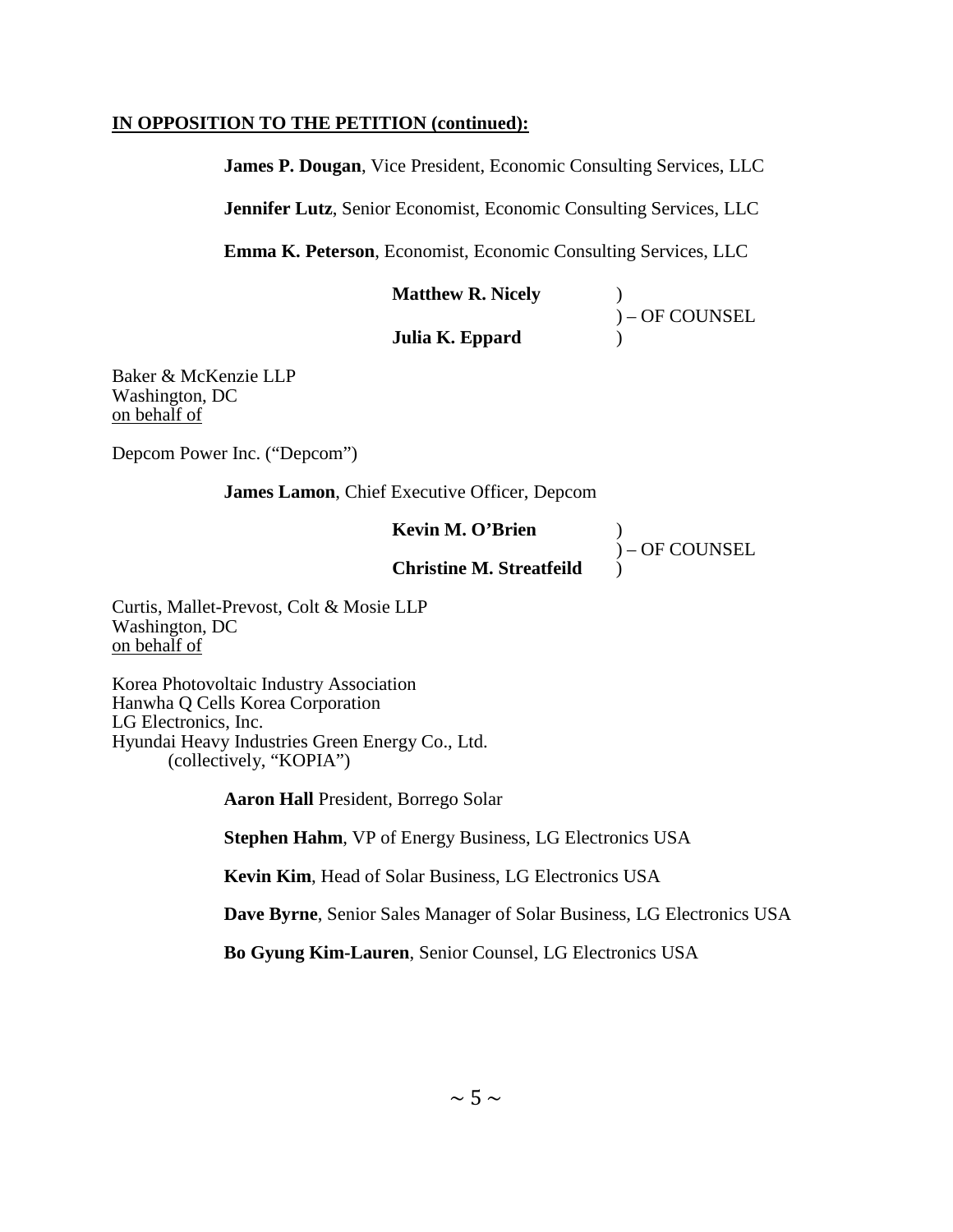#### **IN OPPOSITION TO THE PETITION (continued):**

**Edward Balistreri**, Associate Professor, Department of Economics, Iowa State University

#### **Daniel L. Porter** )

 $\int$  – OF COUNSEL

#### **James P. Durling** )

Akin Gump Strauss Hauer & Feld LLP Washington, DC on behalf of

China Chamber of Commerce for Import and Export of Machinery and Electronic Products, Solar Energy and Photovoltaic Products Branch ("CCCME")

**Wang Guiqing**, Vice President, CCCME

#### **Spencer S. Griffith** ) – OF COUNSEL

Appleton Luff Pte. Ltd. Washington, DC on behalf of

REC Solar Pte. Ltd ("REC Solar") REC Americas, LLC (collectively, "REC")

#### **Steven M. O'Neil, Chief Executive Officer, REC Solar**

**Edmund W. Sim** )

**Kelley A. Slater** )

 $\int$  – OF COUNSEL

Arent Fox LLP Washington, DC on behalf of

Hanwha Q Cells America Inc. ("Hanwha")

**Sunghoon Kim**, Senior Director of Sales Planning, Hanwha

**Andres Munro**, General Counsel, Hanwha

**Sam Yoon**, Sales Planning Manager, Hanwha

**John N. Gurley<br>Nancy A. Noonan Nancy A. Noonan** ) – OF COUNSEL **Claudia D. Hartleben** )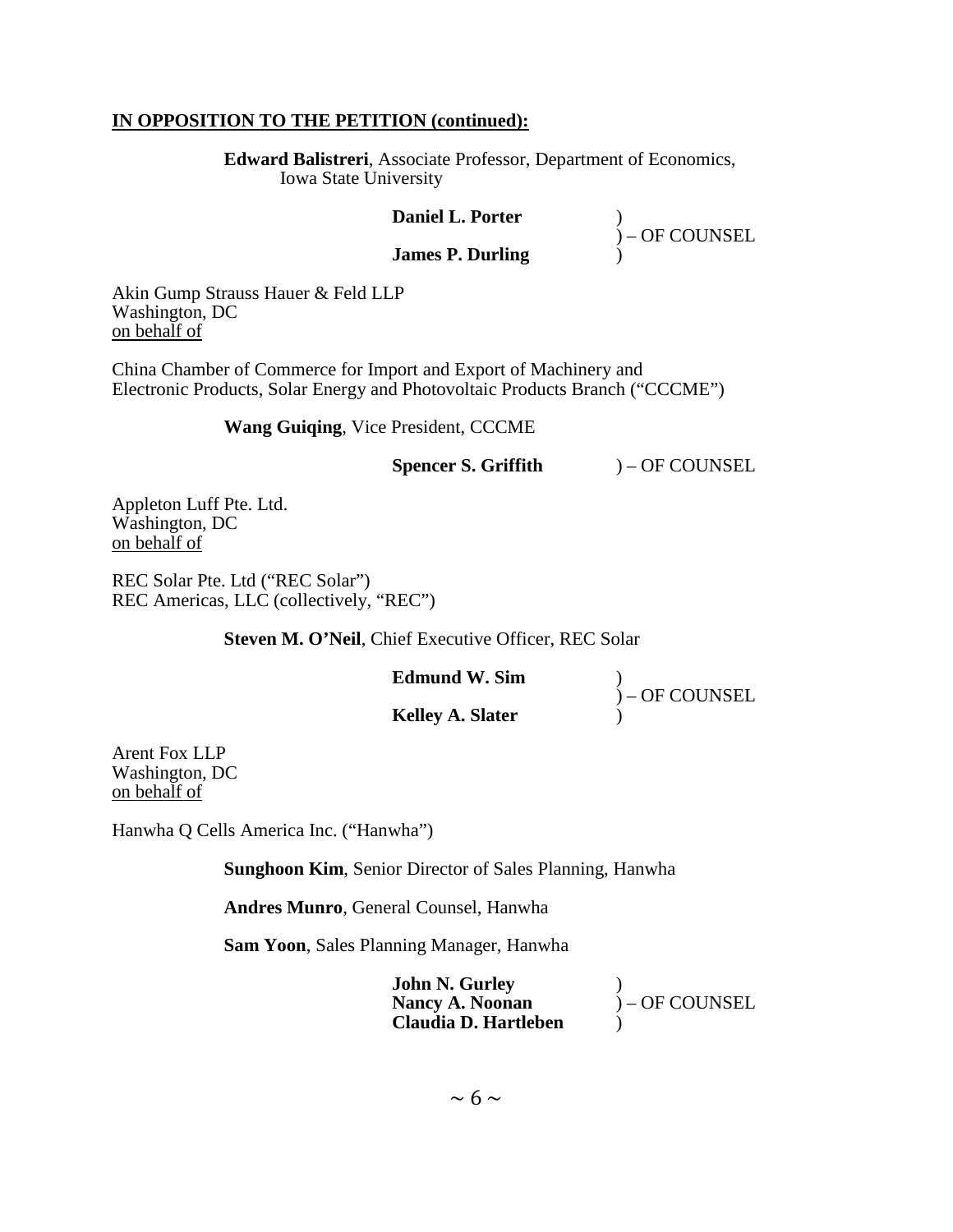#### **IN OPPOSITION TO THE PETITION (continued):**

Vinson & Elkins LLP Washington, DC on behalf of

SunPower Corporation ("SunPower")

**Thomas Werner**, President and Chief Executive Officer, SunPower

**Daniel J. Gerkin** ) – OF COUNSEL

Hogan Lovells US LLP Washington, DC on behalf of

Canadian Solar Inc. Silfab Solar, Inc. Heliene Inc. (collectively, the "Canadian Industry")

**Vincent Ambrose**, General Manager for North America, Canadian Solar Inc.

**Paolo Maccario**, General Manager and Chief Operating Officer, Silfab Solar Inc.

**Martin Pochtaruk**, President, Heliene Inc.

**Robert A. Rogowsky, Ph.D.**, Professor and Program Chair of Trade and Economic Diplomacy at the Monterey Institute of International Studies

| <b>Jonathan T. Stoel</b> |                 |
|--------------------------|-----------------|
| Craig A. Lewis           |                 |
|                          | $)-$ OF COUNSEL |
| <b>Michael Jacobsen</b>  |                 |
| <b>Mary Van Houten</b>   |                 |

Smirnow Law Washington, DC on behalf of

8minutenergy Renewables LLC ("8minutenergy")

**Arthur Haubenstock**, General Counsel *and* Vice President, Government & Regulatory, 8minutenergy

**John P. Smirnow** ) – OF COUNSEL

GigaWatt, Inc. Placentia, CA

**Deep Patel**, Founder *and* Chief Executive Officer